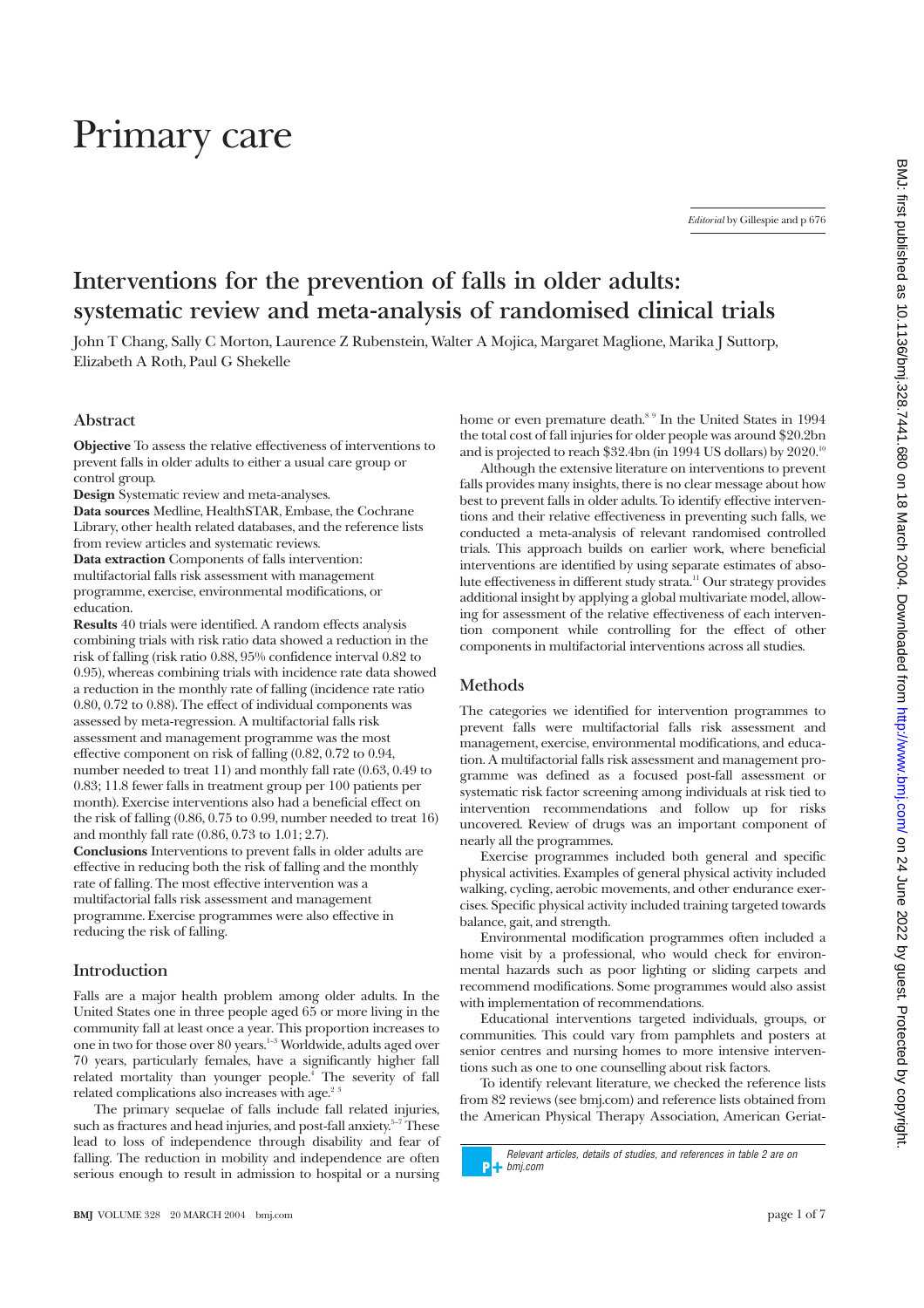rics Society, and experts. The Cochrane Library was searched in 2002. We also searched Medline, Ageline, Embase, CINAHL, and PsycINFO databases from 1992 to 2002 using the search terms accidental falls, falling, or fall *and* aged, aging, elder care, elderly, elderly care, geriatric, geriatric assessment, older, or senior *and* clinical trial or randomised controlled trial. There was no restriction on language of publication.

#### **Data collection**

JTC and WAM independently reviewed the articles and extracted general information on objectives, design, participants' age, and outcomes. Detailed information was extracted only from studies that met the major inclusion criteria: focus on falls prevention, data on participants aged 60 or more, randomised controlled trial, and inclusion of a usual care or control group. Data were collected on study design; study quality with the Jadad score<sup>12 13</sup>; concealment of allocation; participants (number and characteristics); type, duration, and intensity of interventions; outcomes measured; time from intervention until outcome; and results, including falls outcomes. Each study could contain one or more intervention groups, and each intervention consisted of one or more components. Disagreements were resolved by consensus, and PGS resolved any remaining ones.

Each study intervention was classified independently by LZR (for content) and by PGS (for methods) as including up to two of the following components: multifactorial falls risk assessment and management, exercise, environmental modification, or education. If more than two components were described, each investigator chose the two judged to contribute most to the effectiveness of the intervention. Calculations were not performed for inter-rater reliability, but there were essentially no discrepancies in coding the interventions. To minimise detection bias, each investigator received only the methods sections for each article, retyped but with no identifiers. A debriefing showed that PGS correctly matched none of the deidentified methods sections to their respective article, whereas LZR correctly matched only two articles. Exercise components were further characterised as balance, endurance, flexibility, or strength, based on the description of the intervention. Walking programmes were classified as endurance exercise.

#### **Statistical analyses**

We considered two outcomes: falling at least once during a specified follow up period and the monthly rate of falling. Other clinically relevant outcomes were not reported sufficiently, often to justify pooling data. Each of these outcomes had its own analysis plan.

Our first analysis included studies that provided the number of patients in each group (intervention, control, or usual care) who fell at least once during follow up of six to 18 months. This interval was selected on the basis that a treatment effect at any time during this interval would be comparable. For studies with more than one follow up data point during this interval, we chose the one closest to 12 months. A risk ratio was estimated for most of the studies that compared an intervention group with a usual care or control group. For the few studies that contained more than one intervention group, we estimated multiple risk ratios, one for each intervention compared with the common usual care or control group, and performed a sensitivity analysis to assess the impact of correlation among these ratios. We estimated the DerSimonian and Laird random effects pooled log risk ratio of all studies, conducted a  $\chi^2$  test of heterogeneity, and calculated the I<sup>2</sup> statistic and its 95% uncertainty interval; this was also done for the second analysis of incidence rate ratios, including a DerSimonian and Laird random effects pooled log incidence rate ratio of all included studies. $14-16$  To adjust for the heterogeneity across interventions, we also fit in Stata two random effects meta-regressions of the log risk ratio for falling at least once as a function of different predictors.17–19 The first model contained the intervention components as predictors in a main effects additive model, and the second contained exercise components as predictors in a main effects additive model. We also performed an exploratory analysis to determine the relative effectiveness of the components of the multifactorial falls risk assessment.

Our second analysis included studies that provided data on the total number of falls and the average follow up period in each group. For each group we calculated the monthly incidence rate of falling and the incidence rate ratio for each comparison between an intervention group and usual care or control group.<sup>20</sup> The same modelling approach was applied as that used for the outcome of falling at least once.17–19

We calculated the number needed to treat or number needed to harm for the statistically significant adjusted risk ratios.<sup>21</sup> We assumed the underlying risk of falling was equal to the simple average fall rate across the control groups of the modelled trials. Analogously for the incidence rate ratios, we calculated the number of additional falls per 100 patients per month by assuming the underlying monthly fall rate was equal to the simple average fall rate across the modelled trials.

We assessed funnel plots of the log risk ratios and the log incidence rate ratios for publication bias. Formal statistical testing included an adjusted rank correlation test and a regression asymmetry test.<sup>22 23</sup>

#### **Sensitivity analyses**

To assess the robustness of our findings, we undertook several sensitivity analyses. The first set of analyses included correcting for randomisation at the cluster level because several studies were randomised as such rather than at the individual patient level. All models were re-estimated using an adjustment in sample size, from the observed number of clusters within each group, and an intracluster correlation of 0.05 for those studies that were randomised at the cluster level. To correct for correlation across treatment arms within a single study, we performed a second set of analyses to examine whether correlation across multiple risk ratios or incidence rate ratios in the same study had an effect on model estimation. A third set of sensitivity analyses examined the effect on model estimation using data from the sites included in a pooled meta-analysis—the FICSIT trial (Frailty and Injuries: Cooperative Studies of Intervention Techniques).<sup>24</sup> In the last set of analyses we fit several additional metaregressions that examined patient risk, provider setting, intensity level, Jadad score, and some limited interactions between these variables and intervention components.

# **Results**

Ninety nine of 830 articles met the inclusion criteria for detailed data abstraction (fig 1). Sixty one were randomised controlled trials that included outcomes on falls. These were reviewed for potential inclusion in the meta-regression analyses. After excluding articles for being outside our specified follow up period, using idiosyncratic interventions that could not be pooled (for example, restraints, a bed alarm), or including duplicate study populations (see bmj.com), 40 trials contributed data to the meta-analyses (see table A on bmj.com). Using the Jadad tool for study quality (scores from 0 to 5), four trials scored 1, 22 scored 2, and 14 scored 3.12 As this scoring system gives up to two points for double blinding, and double blinding is not conceptually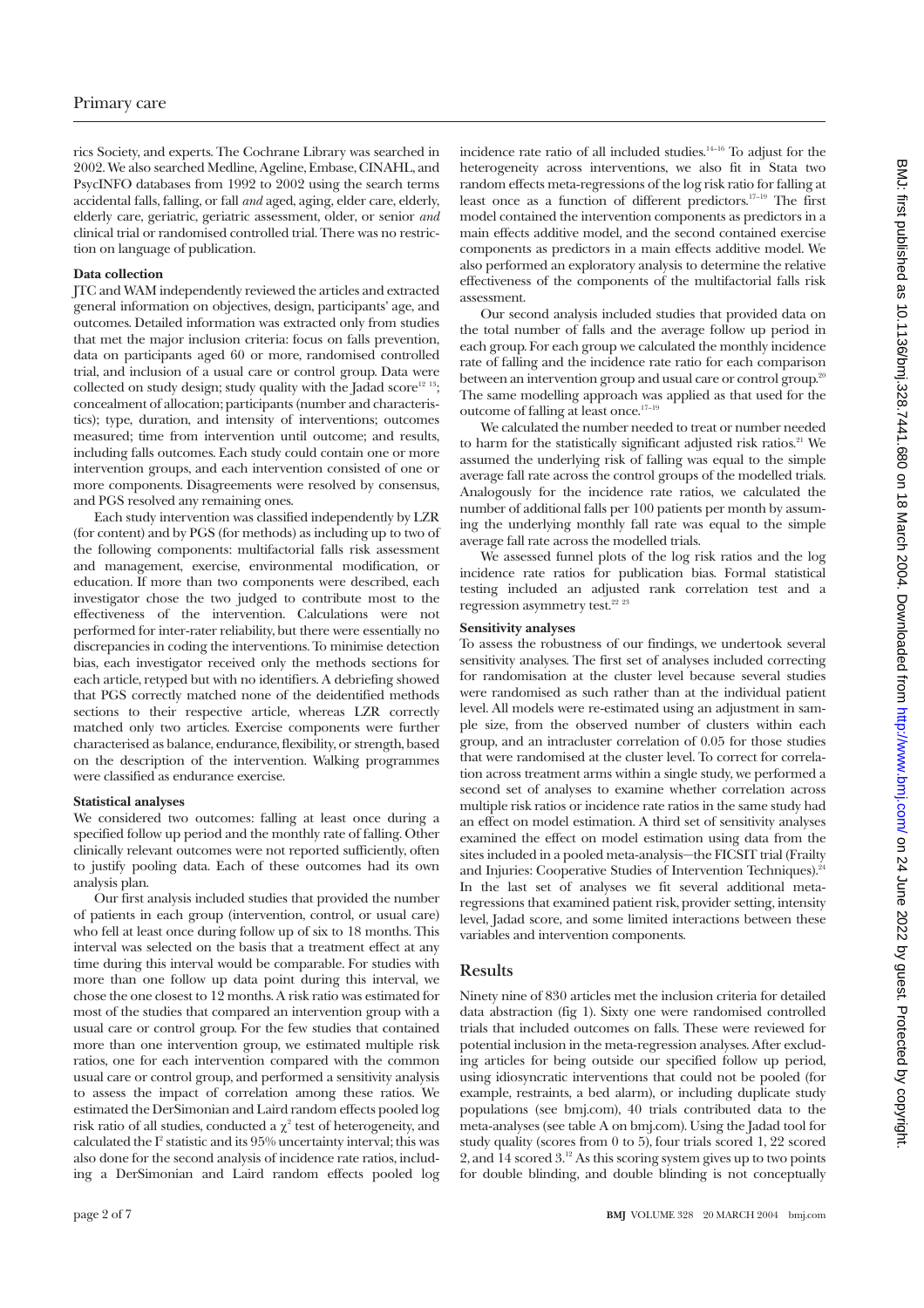

**Fig 1** Flowchart of articles

possible for falls intervention studies, the maximum possible score for these studies is effectively 3. Nine studies described concealment of intervention allocation.

Data for the meta-analysis of participants who fell at least once came from 26 intervention groups in 22 studies. The combined data showed a significant reduction in the risk of falling (risk ratio 0.88, 95% confidence interval 0.82 to 0.95;  $P = 0.03$ ;  $I^2 = 31$ %, 95% uncertainty interval, 0% to 61%; fig 2). Data for the meta-analysis on monthly rate of falling came from 30 intervention groups in 27 studies. The combined data showed a significant reduction in the monthly rate of falling (incidence rate ratio 0.80, 0.72 to 0.88;  $P \le 0.001$ ;  $I^2 = 81\%$ , 74% to 86%; fig 3).

None of the studies directly assessed the relative effectiveness of intervention components. To assess such effectiveness we therefore compared the magnitude of the effect of each of the components to a control group that received usual care. We entered all studies in the meta-regression model that assessed the effect of individual components while controlling for other components (table 1). A multifactorial falls risk assessment and management programme had a statistically significant beneficial

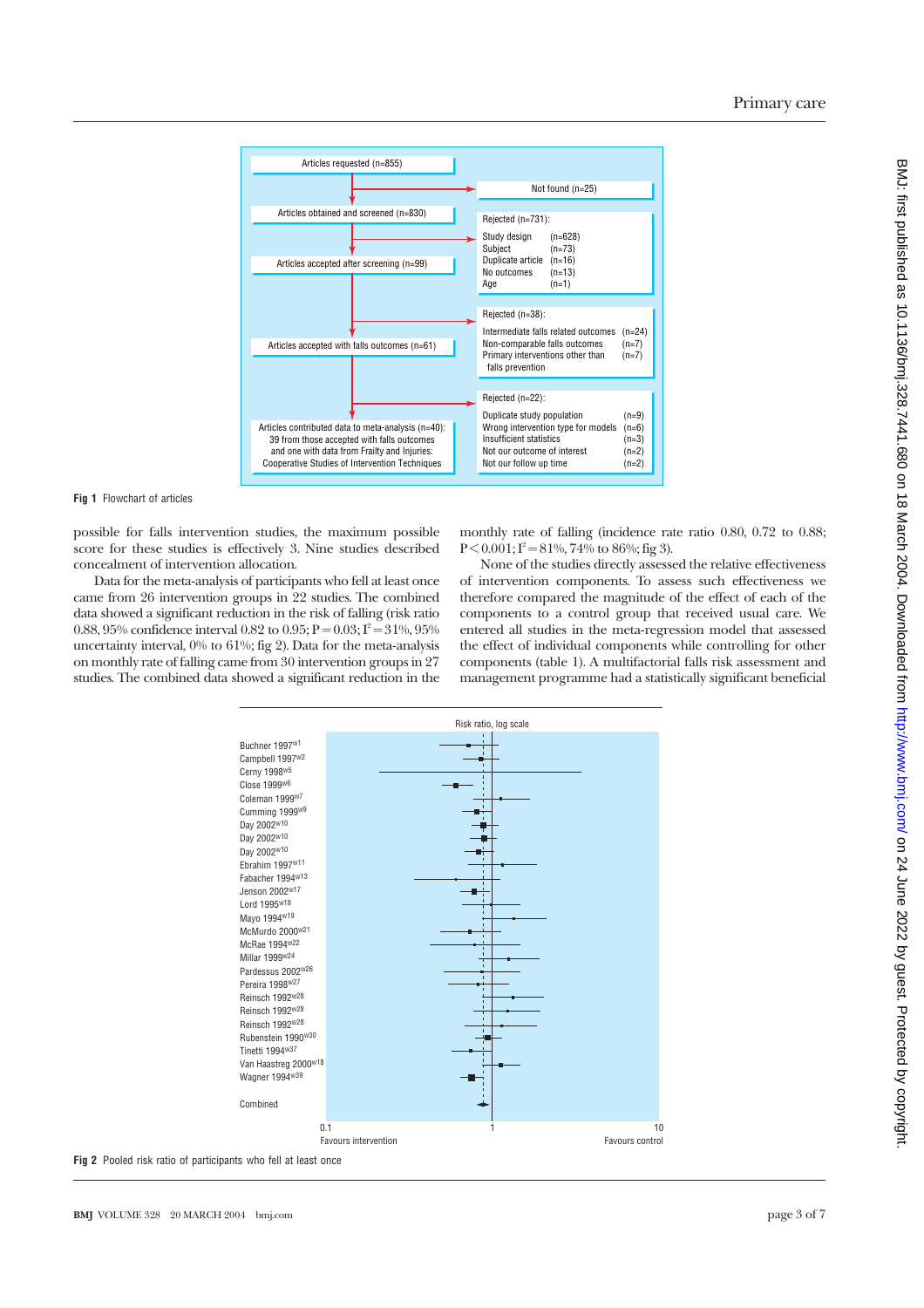|                                                                     |                                     | Participants who fell at least once* |                           | Monthly rate of falling+            |                                                  |                                    |  |
|---------------------------------------------------------------------|-------------------------------------|--------------------------------------|---------------------------|-------------------------------------|--------------------------------------------------|------------------------------------|--|
| <b>Treatment component</b>                                          | No of studies<br>(comparison pairs) | Adjusted risk ratio (95% CI)         | Number needed<br>to treat | No of studies<br>(comparison pairs) | <b>Adiusted incidence rate</b><br>ratio (95% CI) | Fewer falls in<br>treatment group‡ |  |
| Multifactorial falls risk<br>assessment and<br>management programme | 10(10)                              | $0.82$ $(0.72$ to $0.94)$            |                           | 7 (7)                               | $0.63$ $(0.49 \text{ to } 0.83)$                 | 11.8                               |  |
| Exercise                                                            | 13(15)                              | $0.86$ $(0.75$ to $0.99)$            | 16                        | 19 (21)                             | $0.86$ $(0.73 \text{ to } 1.01)$                 | 2.7                                |  |
| Environmental modifications                                         | 5(4)                                | $0.90$ $(0.77$ to $1.05)$            | <b>NA</b>                 | 5(6)                                | $0.85$ $(0.65 \text{ to } 1.11)$                 | <b>NA</b>                          |  |
| Education                                                           | 2(3)                                | 1.28 (0.95 to 1.72)                  | <b>NA</b>                 | (1)                                 | $0.33$ $(0.09 \text{ to } 1.30)$                 | <b>NA</b>                          |  |
| NA=not applicable.                                                  |                                     |                                      |                           |                                     |                                                  |                                    |  |

**Table 1** Meta-regression estimates of effect of individual intervention components controlling for other intervention components

‡Per 100 patients a month.

effect on both risk of falling (adjusted risk ratio 0.82, 0.72 to 0.94) and monthly rate of falling (adjusted incidence rate ratio 0.63, 0.49 to 0.83). The two models fit relatively well, explaining 29% and 16% of the variance, respectively. The risks assessed in multifactorial risk assessments varied among studies. The most commonly assessed risks were drugs, vision, environmental hazards, and orthostatic blood pressure (table 2). Exercise was an intervention in the largest number of studies. This also had a statistically significant beneficial effect on the risk of falls (adjusted risk ratio 0.86, 0.75 to 0.99), but on monthly rate of falling (adjusted incidence rate ratio 0.86, 0.73 to 1.01) did not reach conventional statistical significance. Environmental modification and education were primary components of a few studies, and the pooled estimates were not statistically significant.

In the second meta-regression analysis, we were not able to detect statistically significant differences or consistent trends in the efficacy between different types of exercises (table 3). Colinearity between balance and both flexibility and strength was problematic.

We observed some trends in the relative effectiveness of the major components of a multifactorial falls risk assessment and management programme, but no component was most or least effective.

In a post hoc analysis we attempted to see if the greater effectiveness of the multifactorial falls risk assessment and management programme was due to the preferential enrolment of people at higher risk. Therefore we classified each study according to population (general, community dwelling, or higher than average risk groups for falls—for example, living in a nursing home, recent history of falls) and repeated our meta-regression analyses stratified by population. No significant differences were found in effectiveness of the interventions by population studied.





 $*R^2 = 0.29$ .  $\dagger$ R<sup>2</sup>=0.16.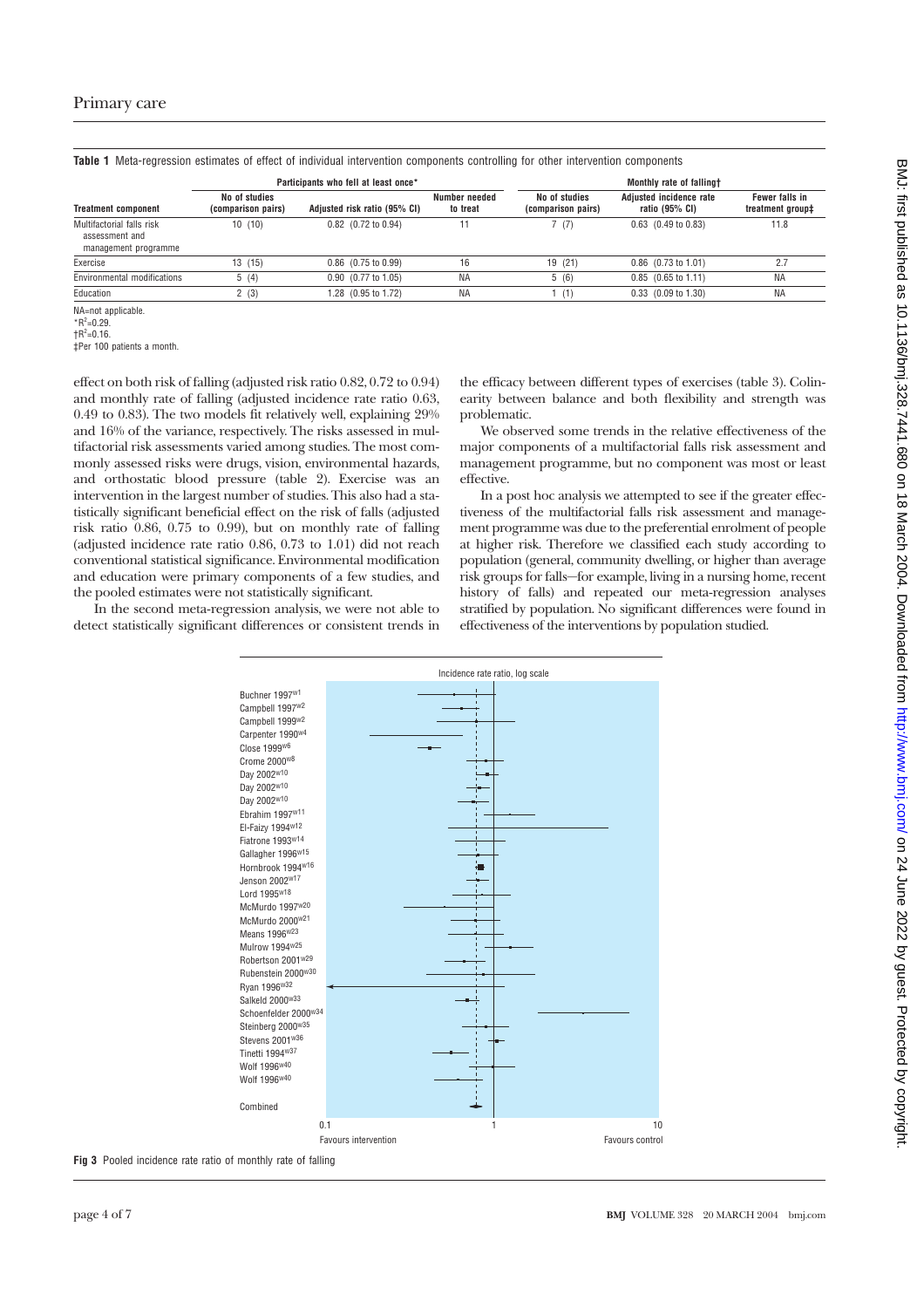| <b>Trial</b>                      | Orthostatic blood<br>pressure | <b>Vision</b> | <b>Balance and</b><br>gait | Drua<br>review | Instrumental<br>activities of daily<br>living or activities of<br>daily living | Coanitive<br>evaluation | <b>Environmental</b><br>hazards | <b>Other</b>                                                                                                                                                  |
|-----------------------------------|-------------------------------|---------------|----------------------------|----------------|--------------------------------------------------------------------------------|-------------------------|---------------------------------|---------------------------------------------------------------------------------------------------------------------------------------------------------------|
| Carpenter 1990 <sup>w4</sup>      | No                            | No            | No                         | No             | Yes                                                                            | No                      | No                              |                                                                                                                                                               |
| Fabacher 1994 <sup>w13</sup>      | Yes                           | Yes           | Yes                        | Yes            | Yes                                                                            | Yes                     | Yes                             | Assessment of hearing and<br>depression                                                                                                                       |
| Rubenstein 1990 <sup>w30</sup>    | Yes                           | Yes           | Yes                        | Yes            | Yes                                                                            | Yes                     | Yes                             | Neurological and<br>musculoskeletal examination,<br>laboratory tests, 24 hour heart<br>monitor                                                                |
| Tinetti 1994 <sup>w37</sup>       | Yes                           | No            | Yes                        | Yes            | No                                                                             | No                      | Yes                             | Muscle strength and range of<br>motion                                                                                                                        |
| Wagner 1994 <sup>w39</sup>        | <b>No</b>                     | Yes           | No                         | Yes            | <b>No</b>                                                                      | N <sub>o</sub>          | Yes                             | Hearing, assessment of<br>alcohol misuse, assessment of<br>physical activity                                                                                  |
| Gallagher 1996 <sup>w15</sup>     | Yes                           | Yes           | Yes                        | Yes            | Yes                                                                            | Yes                     | Yes                             | List of health problems                                                                                                                                       |
| Coleman 1999 <sup>w7</sup>        | No                            | No            | No                         | Yes            | No                                                                             | No                      | No                              | Self management skills, health<br>assessment                                                                                                                  |
| Close 1999 <sup>w6</sup>          | Yes                           | Yes           | Yes                        | Yes            | Yes                                                                            | Yes                     | Yes                             | Affect, carotid sinus studies (if<br>clinical suspicion)                                                                                                      |
| McMurdo 2000 <sup>w21</sup>       | Yes                           | Yes           | No                         | Yes            | <b>No</b>                                                                      | No                      | No                              | Review of lighting in<br>environment                                                                                                                          |
| Van Haastregt 2000 <sup>w38</sup> | No                            | No            | No                         | Yes            | Yes                                                                            | Yes                     | Yes                             | Physical health, psychosocial<br>functioning                                                                                                                  |
| Millar 1999w24                    | Yes                           | Yes           | No                         | Yes            | <b>No</b>                                                                      | <b>No</b>               | <b>No</b>                       | Review of lighting in<br>environment                                                                                                                          |
| Crome 2000 <sup>w8*</sup>         |                               |               |                            |                |                                                                                |                         |                                 |                                                                                                                                                               |
| Jensen 2002 <sup>w17</sup>        | <b>No</b>                     | Yes           | Yes                        | Yes            | Yes                                                                            | Yes                     | Yes                             | Hearing, review of lighting in<br>environment, assistive device<br>(for example, cane, walker),<br>review of use of device, and<br>repair of device if needed |

**Table 2** Components of multifactorial falls risk assessment

See table A on bmi.com for details of references.

\*No specific components stated.

A visual inspection of the funnel plots indicated no evidence of publication bias for all studies included in the meta-analyses for the risk ratio of falling at least once and for the falls incidence rate ratio. Although the adjusted rank correlation test indicated no evidence of publication bias, the regression asymmetry test did indicate some evidence for the falling at least once outcome.

None of the sensitivity analyses significantly changed the estimates of the meta-regression models, nor did the additional meta-regression models yield contrary conclusions.

### **Discussion**

 $*R^2 = 0.16$ .  $\dagger$ R<sup>2</sup>=0.38.

Interventions to prevent falls significantly reduce the proportion of older people who fall at least once and the monthly rate of falling. Among the interventions studied in our systematic review and meta-analyses, a multifactorial falls risk assessment and management programme was the most effective component. Exercise was also effective at reducing falls. We found no clear evidence for the independent effectiveness of environmental modification or education programmes.

Our results for exercise need to be put into context with those from the FICSIT trials, a preplanned meta-analysis of randomised controlled trials. FICSIT included seven trials that assessed a variety of exercise interventions, including endurance, flexibility, platform balance, t'ai chi, and resistance.<sup>25-31</sup> The metaanalysis included data at the individual patient level, which we did not have access to.<sup>24</sup> In one of our meta-analyses on participants who fell at least once we were only able to include data from two of the FICSIT trials because these were the only published results available on this outcome.<sup>29 31</sup> All but one FIC-SIT trial contributed data on monthly falling rate to the second meta-analysis. Despite this, our results on exercise agree with those of the central FICSIT meta-analysis, that exercise programmes help prevent falls (pooled effect for monthly rate of falling: FICSIT, adjusted incidence rate ratio 0.9, 0.81 to 0.99 *v* 0.86, 0.73 to 1.01), and there were no differences between types of exercise. Our meta-analysis goes beyond the FICSIT meta-analysis by providing evidence about the effectiveness of exercise relative to other falls prevention interventions.

|                      | <b>Table 3</b> Meta-regression estimates of effect of individual exercise components controlling for other exercise components |                                      |                                     |                                        |  |
|----------------------|--------------------------------------------------------------------------------------------------------------------------------|--------------------------------------|-------------------------------------|----------------------------------------|--|
|                      |                                                                                                                                | Participants who fell at least once* | Monthly rate of falling+            |                                        |  |
| <b>Exercise type</b> | No of studies (comparison<br>pairs)                                                                                            | Adjusted risk ratio (95% CI)         | No of studies (comparison<br>pairs) | Adjusted incidence rate ratio (95% CI) |  |
| Balance              | 8(10)                                                                                                                          | 1.16 (0.67 to 2.01)                  | 14 (16)                             | $0.78$ $(0.60 \text{ to } 1.01)$       |  |
| Endurance            | (7)                                                                                                                            | $0.86$ $(0.70 \text{ to } 1.05)$     | 5(5)                                | 1.53 (1.04 to 2.25)                    |  |
| Flexibility          | 5(6)                                                                                                                           | $0.87$ $(0.60 \text{ to } 1.25)$     | 6(7)                                | 1.03 (0.68 to 1.54)                    |  |

Strength 9 (11) 0.82 (0.48 to 1.41) 14 (15) 1.04 (0.76 to 1.42)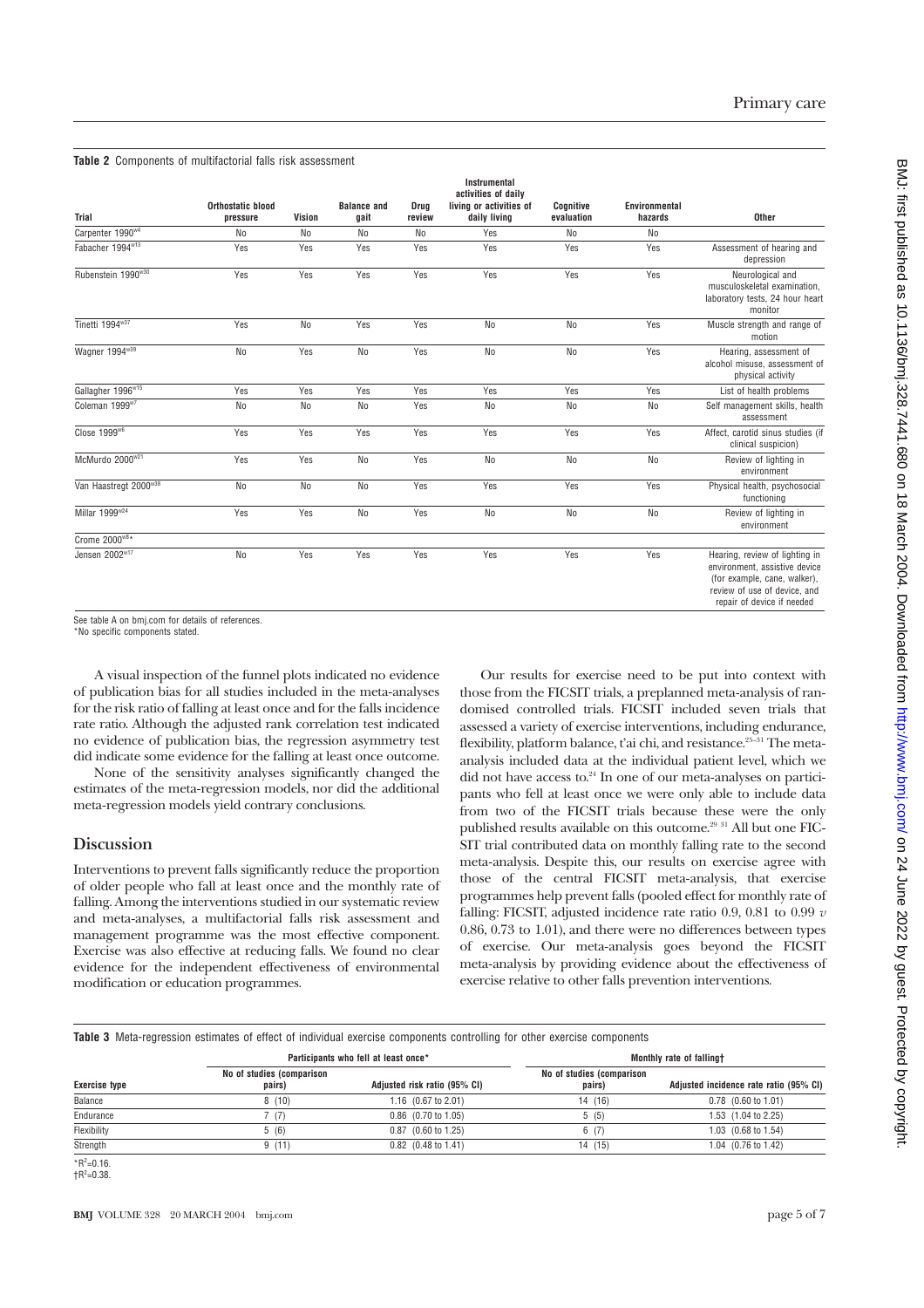#### **Study limitations**

One limitation of our study was the availability of original studies, common to all systematic reviews. Our efforts to locate original studies and advances in analytic capabilities allowed us to include more studies in our meta-analyses than in recent attempts.11 32 Because of the larger number of studies, we were able to explore the relative effectiveness of intervention components. As none of the studies compared interventions directly, we used indirect methods to assess the relative effectiveness of the individual components. Although indirect comparisons are not as powerful as direct ones, the validity of our findings are strengthened by the convergence of results from two clinically important outcomes.

Assessing methodological quality with the Jadad scale and assessing the concealment of intervention allocation highlight the challenges in falls intervention trials, where double blinding is not conceptually possible and concealment of allocation is uncommon.12 Better measures are needed to assess the quality of trials of complex interventions. To minimise the potential bias from low quality studies, we included only randomised controlled trials in our pooled analyses and made no further quality distinctions based on design or execution as there remains little consensus about what quality assessment criteria matter most.<sup>33</sup> We examined post hoc the impact of study quality on our results. Our findings were not changed by stratifying studies based on quality.

We also acknowledge that the outcome of monthly rate of falling is susceptible to correlation within patients. The distribution of the number of falls is skewed across individuals, with one individual potentially contributing a large number of falls than another. Falls within an individual are correlated and should not be treated as independent. Unfortunately the studies did not provide adequate information to allow us to adjust for this correlation and since the incidence rate ratio is the ratio of two possibly biased statistics, we cannot hypothesise whether it is biased and, if so, in what direction. The rate of falling, however, remains important because frequent falling is associated with more adverse outcomes, such as admission to hospital.<sup>34</sup> By examining both the risk and the rate of falling, and comparing and contrasting the effect of different intervention components on each, we were able to conduct a more thorough analysis than if we had focused only on the risk of falling.

Since the completion of our analysis, there have been six additional randomised controlled trials of falls intervention programmes with falls outcomes. Two studies included a multifactorial falls risk assessment and management programme but focused on examining the effect in participants with cognitive impairment. Both found that the intervention was not effective in older adults with significant cognitive impairment.<sup>35</sup> <sup>36</sup> Three studies included exercise as an intervention; two were effective.37–39 One study focused on an environmental modification component and reported a significant reduction in the rate of falls, particularly in a subgroup of frequent fallers.<sup>40</sup> The results of these trials may help future meta-analytic work examining the effectiveness of interventions in subgroups.

Our results indicate a two pronged approach to falls prevention. Implementing a multifactorial falls risk assessment and management programme would be most feasible by targeting selected people, such as those with a history of falls. Exercise programmes, however, could feasibly be implemented to a general population of older adults. Future research should focus on making these programmes most cost effective by directly assessing which components of a multifactorial falls risk assessment and what characteristics of exercise programmes, including level

# **What is already known on this topic**

Many interventions have been developed to prevent falls

Systematic reviews have reached conclusions on the absolute effectiveness of individual components of these interventions

The relative effectiveness of different approaches to prevent falls is not known

#### **What this study adds**

Among current randomised clinical trials, a multifactorial falls risk assessment and management programme was the most effective component of a falls prevention programme

The next most effective component was exercise

of supervision and intensity, are essential. These steps should help older adults to preserve two of their most valuable assets, function and independence.

We thank Shannon Rhodes for her assistance in the preparation of this manuscript.

Contributors: JTC, SCM, LZR, WAM, MM, EAR, PGS conceived and designed the study. JTC, SCM, LZR, MJS, EAR, PGS analysed and interpreted the data. JTC drafted the article. All authors helped revise the manuscript. JTC, SCM, and PGS will act as guarantors for the paper. The guarantors accept full responsibility for the conduct of the study, had access to the data, and controlled the decision to publish.

Funding: This work was supported by a contract (No 500-98-0281) from the Centers for Medicare and Medicaid Services, United States Department of Health and Human Services to RAND Health. JTC was supported by a National Research Service Award training grant (PE-19001) and the UCLA Specialty Training and Advanced Research programme. PGS was a senior research associate of the Veterans Affairs Health Services Research and Development Service.

Competing interests: None declared.

Ethical approval: Not required.

- 1 Blake AJ, Morgan K, Bendall MJ, Dallosso H, Ebrahim SB, Arie TH, et al. Falls by eld-erly people at home: prevalence and associated factors. *Age Ageing* 1988;17:365-72.
- 2 O'Loughlin JL, Robitaille Y, Boivin JF, Suissa S. Incidence of and risk factors for falls and injurious falls among the community-dwelling elderly. Am *I Epidemio* and injurious falls among the community-dwelling elderly. *Am J Epidemiol* 1993;137:342-54.
- 3 Tinetti ME, Speechley M, Ginter SP. Risk factors for falls among elderly persons living
- in the community. *N Eng J Med* 1988;319:1701-7. 4 Peden M, McGee K, Sharma G. *The injury chart book: a graphical overview of the global burden of injuries*. Geneva: World Health Organization, 2002. 5 Sattin RW, Lambert Huber DA, DeVito CA, Rodriguez JG, Ros A, Bacchelli S, et al. The
- incidence of fall injury events among the elderly in a defined population. *Am J Epide-miol* 1990;131:1028-37.
- 6 Nevitt MC, Cummings SR, Hudes ES. Risk factors for injurious falls: a prospective study. *J Gerontol* 1991;46:164-70.
- 7 Tinetti ME, Doucette J, Claus E, Marottoli R. Risk factors for serious injury during falls by older persons in the community. *J Am Geriatr Soc* 1995;43:1214-21. 8 Alexander BH, Rivara FP, Wolf ME. The cost and frequency of hospitalization for fall-
- related injuries in older adults. *Am J Public Health* 1992;82:1020-3. 9 Dunn JE, Furner SE, Miles TP. Do falls predict institutionalization in older persons? An
- analysis of data from the Longitudinal Study of Aging. *J Aging Health* 1993;5:194-207. 10 Englander F, Hodson TJ, Terregrossa RA. Economic dimensions of slip and fall
- injuries. *J Forensic Sci* 1996;41:733-46. 11 Gillespie LD, Gillespie WJ, Cumming R, Lamb SE, Rowe BH. Interventions for
- preventing falls in the elderly. In: *Cochrane Library*. Issue 1. Oxford: Update Software, 2003.
- 12 Jadad AR, Moore RA, Carroll D, Jenkinson C, Reynolds DJ, Gavaghan DJ, et al. Assess-ing the quality of reports of randomized clinical trials: is blinding necessary? *Control Clin Trials* 1996;17:1-12.
- 13 Schulz KF, Chalmers I, Hayes RJ, Altman DG. Empirical evidence of bias, dimensions of methodological quality associated with estimates of treatment effects in controlled trials. *JAMA* 1995;273:408-12.
- 14 DerSimonian R, Laird N. Meta-analysis in clinical trials. *Control Clin Trials* 1986;7: 177-83.
- 15 Hedges LV, Olkin I. *Statistical methods for meta-analysis*. San Deigo, CA: Academic Press,
- 1985. 16 Higgins JP, Thompson SG. Quantifying heterogeneity in a meta-analysis. *Stat Med* 2002;21:1539-58.